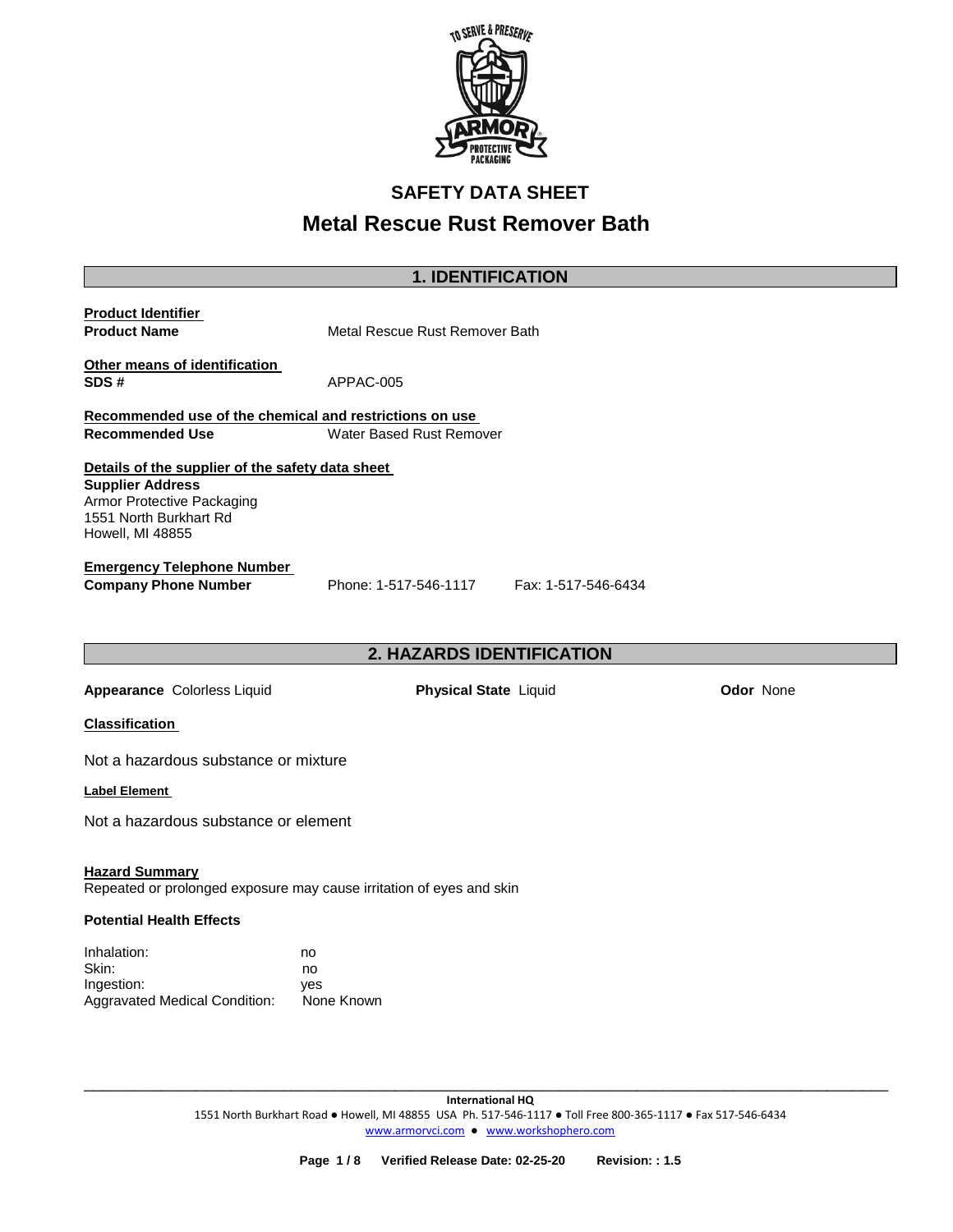

| Carcinogenicity: |                                                                                                                                                            |
|------------------|------------------------------------------------------------------------------------------------------------------------------------------------------------|
| <b>IARC</b>      | No component of this product present at levels greater than or equal to 0.1%<br>is identified as probable, possible or confirmed human carcinogen by IARC. |
| <b>ACGIH</b>     | No component of this product present at levels greater than or equal to<br>0.1% is identified as a carcinogen or potential carcinogen by ACGIH.            |
| <b>OSHA</b>      | No component of this product present at levels greater than or equal to<br>0.1% is identified as a carcinogen or potential carcinogen by OSHA.             |
| <b>NTP</b>       | No component of this product present at levels greater than or equal to<br>0.1% is identified as a known or anticipated carcinogen by NTP.                 |

### **Precautionary Statements - Prevention**

Wash hands and any exposed skin after handling Do not eat or drink when using this product Avoid breathing fume/mist/vapors/spray Use in a well-ventilated area

### **Precautionary Statements - Response**

IF INHALED: Remove victim to fresh air and keep at rest in a position comfortable for breathing IF SWALLOWED: Rinse mouth, drink plenty of water, get medical help

### **Precautionary Statements - Disposal**

Dispose of contents/container to an approved waste disposal plant

**3. COMPOSITION/INFORMATION ON INGREDIENTS** 

**Substance:** Mixture

## **Hazardous components**

No hazardous ingredients

Unidentified ingredients are considered not hazardous under Federal Hazard Communication Standard (29CFR 1910.1200). Specific chemical identity of composition has been withheld as a trade secret. Exact percentage of composition has been withheld as a trade secret.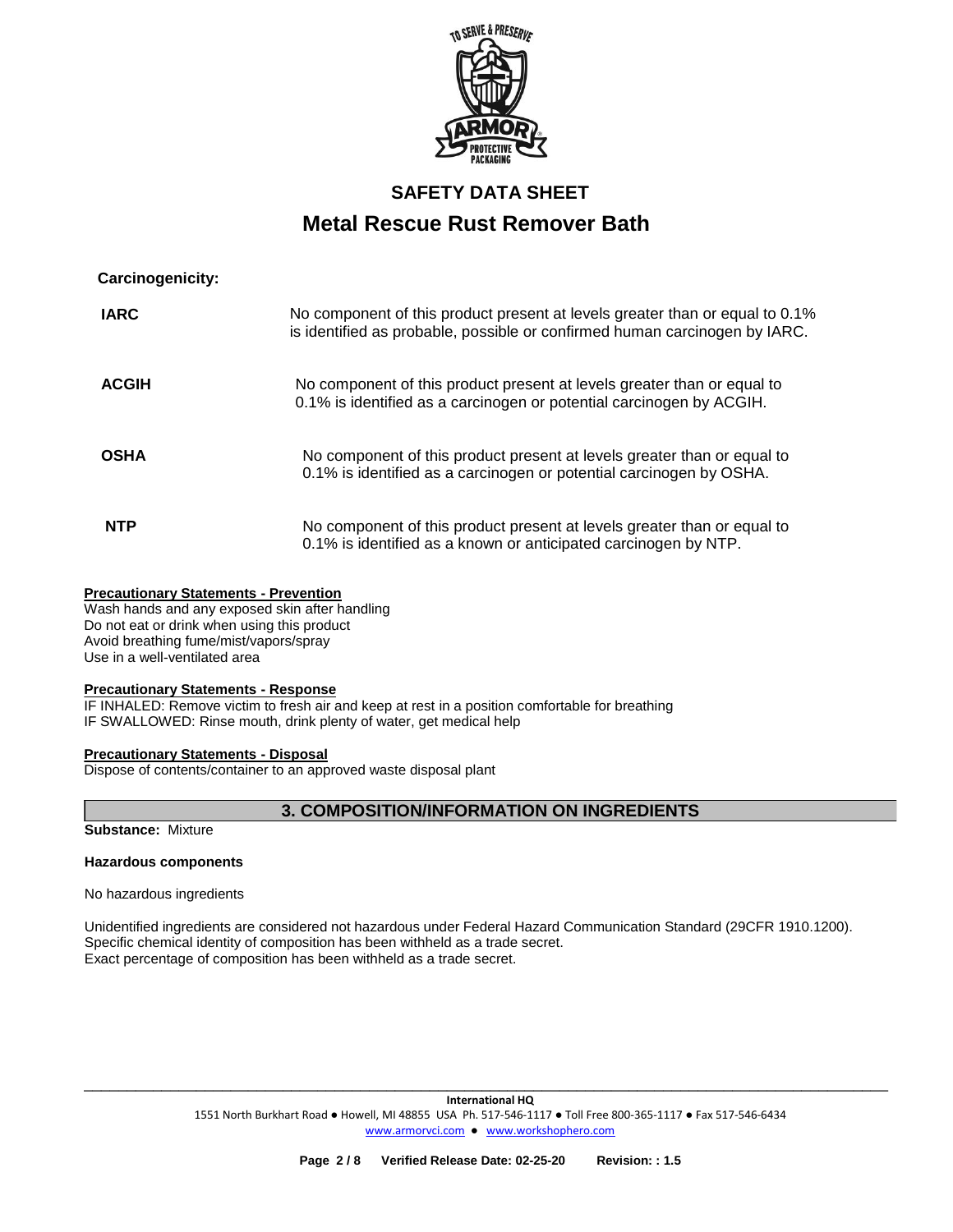

## **4. FIRST-AID MEASURES**

## **First Aid Measures**

| <b>Eye Contact</b>  | Do not rub eyes. Rinse immediately with plenty of water, also under the eyelids, for at least<br>15 minutes. If eye irritation persists: Get medical advice/attention. |
|---------------------|------------------------------------------------------------------------------------------------------------------------------------------------------------------------|
| <b>Skin Contact</b> | IF ON SKIN: Wash with plenty of water. If skin irritation develops, call a physician.                                                                                  |
| <b>Inhalation</b>   | IF INHALED: Remove person to fresh air, if symptoms continue get medical attention.                                                                                    |
| Ingestion           | IF SWALLOWED: Rinse mouth with water and drink plenty of water<br>Obtain medical attention                                                                             |

### **Indication of any immediate medical attention and special treatment needed**

**Notes to Physician**  Treat symptomatically.

## **5. FIRE-FIGHTING MEASURES**

### **Suitable Extinguishing Media**

Water spray (fog). Foam. Carbon dioxide (CO2). Dry chemical.

Further information: Use water spray to cool unopened containers

### **Protective equipment and precautions for firefighters**

In the event of fire, wear self-contained breathing apparatus for fire fighters

## **6. ACCIDENTAL RELEASE MEASURES**

**Personal precautions, protective equipment and emergency procedures** 

**Personal Precautions Ensure adequate ventilation.** 

### **Methods and material for containment and cleaning up**

| <b>Methods for Containment</b> | Prevent further leakage or spillage if safe to do so.                                     |  |
|--------------------------------|-------------------------------------------------------------------------------------------|--|
| <b>Methods for Clean-Up</b>    | Absorb with inert material or sweep up, and then place in suitable container for chemical |  |

waste. Rinse area with clean water and dry before permitting traffic.

## **7. HANDLING AND STORAGE**

\_\_\_\_\_\_\_\_\_\_\_\_\_\_\_\_\_\_\_\_\_\_\_\_\_\_\_\_\_\_\_\_\_\_\_\_\_\_\_\_\_\_\_\_\_\_\_\_\_\_\_\_\_\_\_\_\_\_\_\_\_\_\_\_\_\_\_\_\_\_\_\_\_\_\_\_\_\_\_\_\_\_\_\_\_\_\_\_\_\_\_\_\_ **International HQ**

1551 North Burkhart Road ● Howell, MI 48855 USA Ph. 517-546-1117 ● Toll Free 800-365-1117 ● Fax 517-546-6434 [www.armorvci.com](http://www.armorvci.com/) ● [www.workshophero.com](http://www.workshophero.com/)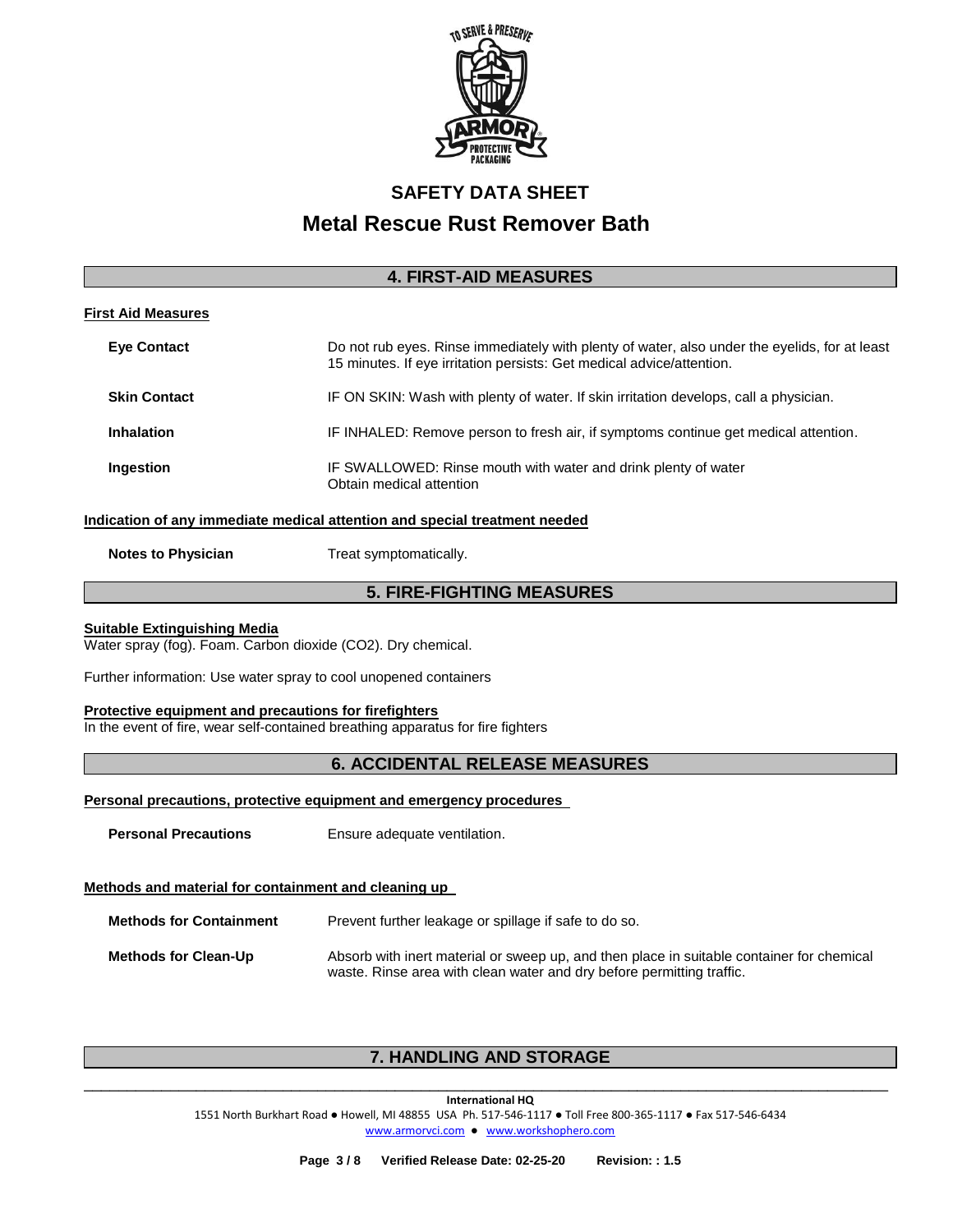

## **Precautions for safe handling**

| <b>Advice on Safe Handling</b>                               | Use only with adequate ventilation.                                                                                                       |  |  |
|--------------------------------------------------------------|-------------------------------------------------------------------------------------------------------------------------------------------|--|--|
| Conditions for safe storage, including any incompatibilities |                                                                                                                                           |  |  |
| <b>Storage Conditions</b>                                    | Store away from incompatible materials. Avoid direct sources of heat and protect from<br>freezing. Keep/store only in original container. |  |  |
| <b>Incompatible Materials</b>                                | Strong oxidizing agents. Strong Acids and Strong Bases                                                                                    |  |  |

## **8. EXPOSURE CONTROLS/PERSONAL PROTECTION**

### **Exposure Guidelines**

### **Components with workplace control parameters**

Contains no substances with occupational exposure limit values.

#### **Individual protection measures, such as personal protective equipment**

Liquid

| <b>Eve/Face Protection</b>      | Use safety glasses with side shields.                                                                                        |
|---------------------------------|------------------------------------------------------------------------------------------------------------------------------|
| <b>Skin and Body Protection</b> | Wear impervious gloves, rubber or plastic apron.                                                                             |
| <b>Respiratory Protection</b>   | Ensure adequate ventilation, especially in confined areas. In case of inadequate ventilation<br>wear respiratory protection. |
|                                 |                                                                                                                              |

**General Hygiene Considerations** Handle in accordance with good industrial hygiene and safety practice. Wash hands and any exposed skin after handling.

## **9. PHYSICAL AND CHEMICAL PROPERTIES**

### **Information on basic physical and chemical properties**

| <b>Physical State</b> |  |
|-----------------------|--|
|-----------------------|--|

**Appearance Clear liquid Clear liquid Odor Odor None** 

**Property Construction Construction Construction Values Construction Construction Remarks • Method pH** 6.0 – 7.0 **Freezing Point** 0 C **Boiling Point/Boiling Range<br>Flash Point** Not applicable<br>1 / water = 1 **Evaporation Rate** 

**Color** Colorless **Odor Threshold** Not determined

**International HQ** 1551 North Burkhart Road ● Howell, MI 48855 USA Ph. 517-546-1117 ● Toll Free 800-365-1117 ● Fax 517-546-6434 [www.armorvci.com](http://www.armorvci.com/) ● [www.workshophero.com](http://www.workshophero.com/)

\_\_\_\_\_\_\_\_\_\_\_\_\_\_\_\_\_\_\_\_\_\_\_\_\_\_\_\_\_\_\_\_\_\_\_\_\_\_\_\_\_\_\_\_\_\_\_\_\_\_\_\_\_\_\_\_\_\_\_\_\_\_\_\_\_\_\_\_\_\_\_\_\_\_\_\_\_\_\_\_\_\_\_\_\_\_\_\_\_\_\_\_\_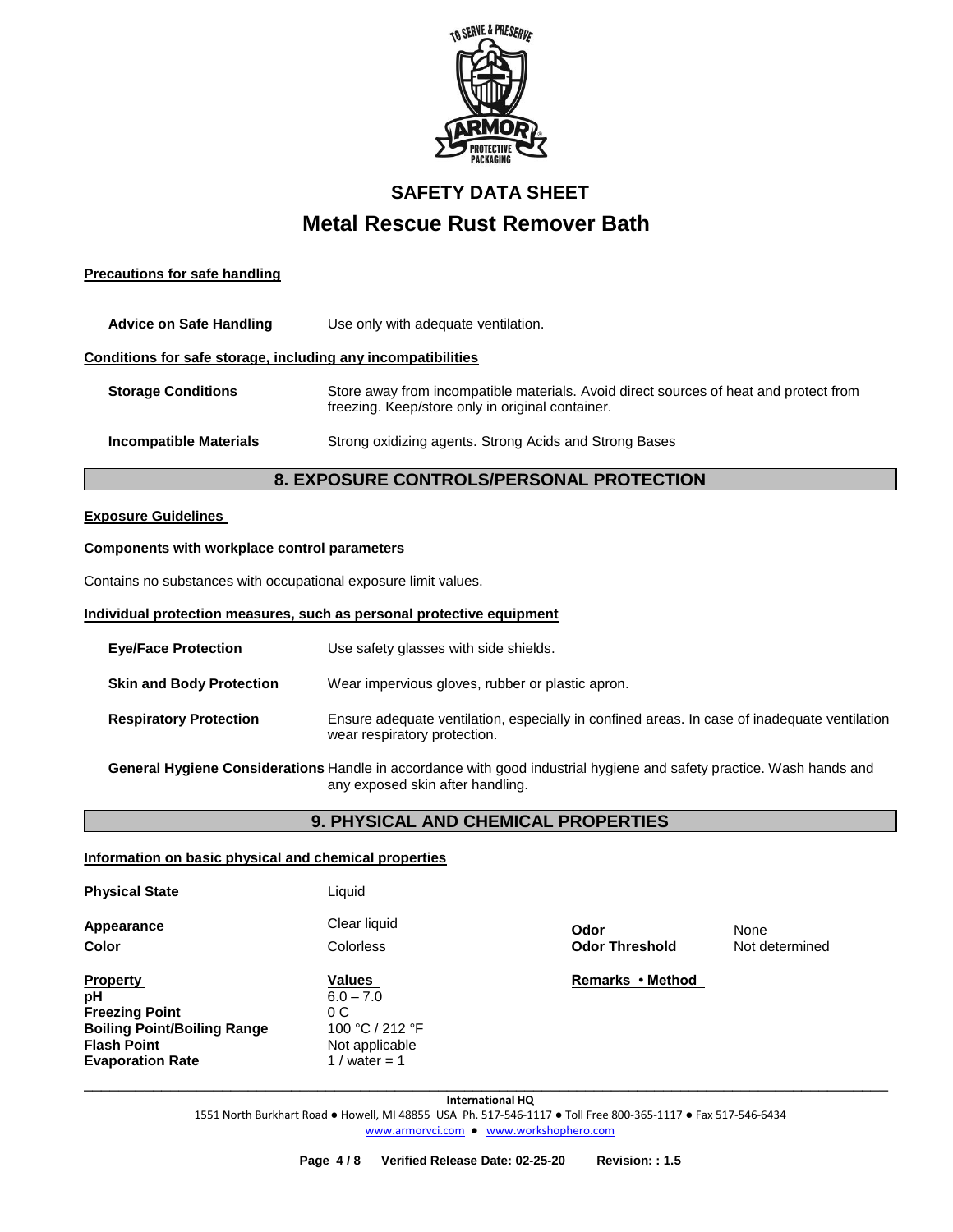

## **SAFETY DATA SHEET**

## **Metal Rescue Rust Remover Bath**

**Flammability (Solid, Gas)** Liquid - not applicable<br>
Upper Flammability Limits Not applicable **Upper Flammability Limits Lower Flammability Limit** Not applicable **Vapor Pressure No data available**<br> **Vapor Density No data available Specific Gravity** 1.01 – 1.04 **Water Solubility <b>Solubility** Soluble in water<br> **Solubility in other solvents** Not determined **Solubility in other solvents and Mot determined Partition Coefficient and Mot determined Coefficient Partition Coefficient Not determined**<br> **Auto-ignition Temperature** Not determined **Auto-ignition Temperature Mot determined<br>
<b>Decomposition Temperature** Not determined **Decomposition Temperature Not determined Kinematic Viscosity Not determined Kinematic Viscosity**<br> **Dynamic Viscosity**<br> **Not determined Dynamic Viscosity Explosive Properties** Not determined **Oxidizing Properties Not determined** 

**No data available** 

## **10. STABILITY AND REACTIVITY**

### **Reactivity**

Not reactive under normal conditions.

### **Chemical Stability**

Stable under recommended storage conditions.

### **Conditions to Avoid**

Direct sources of heat, keep from freezing.

### **Incompatible Materials**

Strong oxidizing agents, strong acids, and strong bases.

### **Hazardous Decomposition Products**

Carbon oxides, Nitrogen oxides (NOx), Phosphorous oxides.

## **11. TOXICOLOGICAL INFORMATION**

### **Information on likely routes of exposure**

**Product Information** 

| <b>Eye Contact</b>  | Avoid contact with eyes.  |
|---------------------|---------------------------|
| <b>Skin Contact</b> | Avoid contact with skin.  |
| <b>Inhalation</b>   | Avoid inhalation of fumes |

\_\_\_\_\_\_\_\_\_\_\_\_\_\_\_\_\_\_\_\_\_\_\_\_\_\_\_\_\_\_\_\_\_\_\_\_\_\_\_\_\_\_\_\_\_\_\_\_\_\_\_\_\_\_\_\_\_\_\_\_\_\_\_\_\_\_\_\_\_\_\_\_\_\_\_\_\_\_\_\_\_\_\_\_\_\_\_\_\_\_\_\_\_ **International HQ**

1551 North Burkhart Road ● Howell, MI 48855 USA Ph. 517-546-1117 ● Toll Free 800-365-1117 ● Fax 517-546-6434 [www.armorvci.com](http://www.armorvci.com/) ● [www.workshophero.com](http://www.workshophero.com/)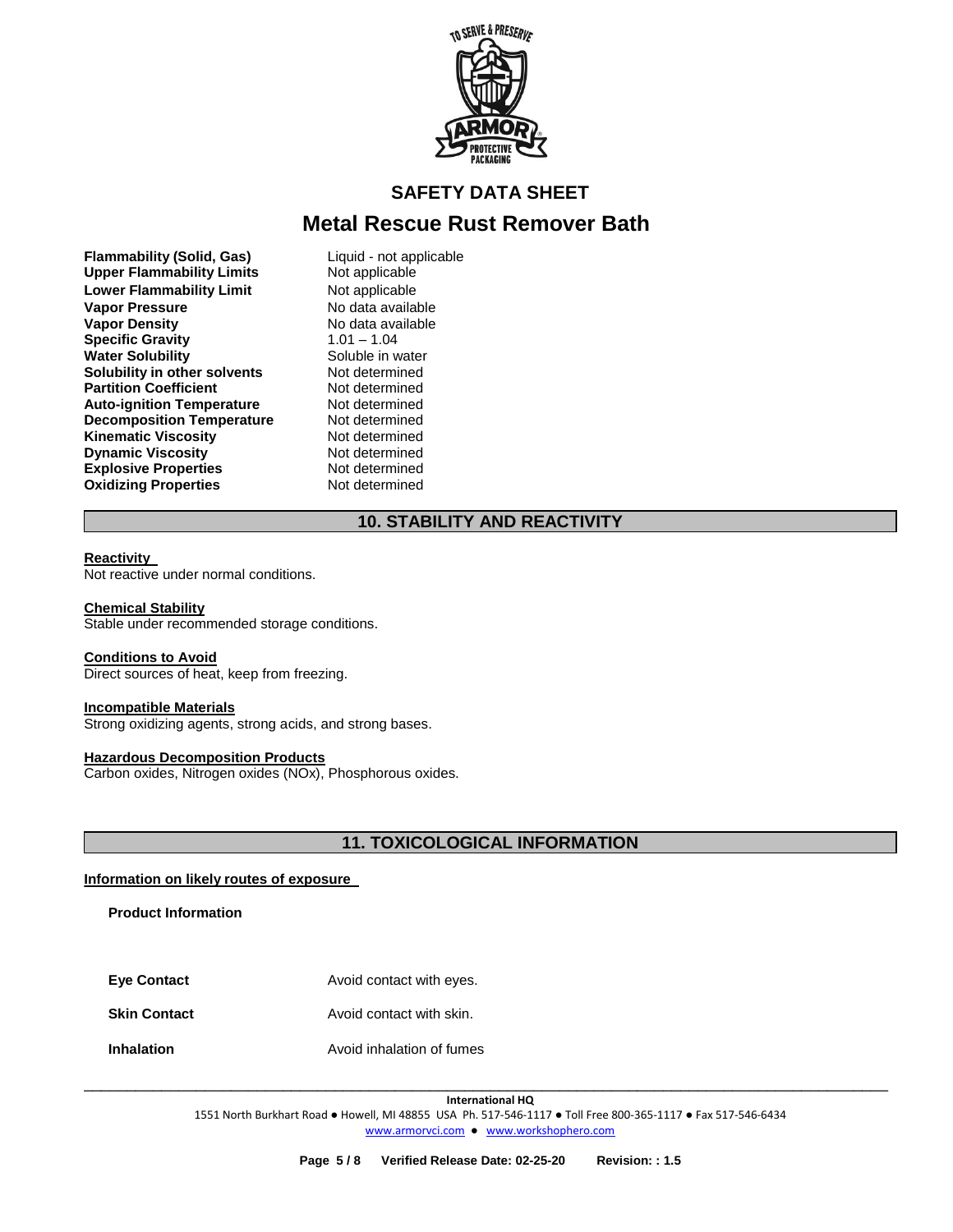

**Ingestion Harmful if swallowed.** 

## **Information on physical, chemical and toxicological effects**

**Symptoms** Please see section 4 of this SDS for symptoms.

### **Delayed and immediate effects as well as chronic effects from short and long-term exposure**

| <b>Acute toxicity:</b>                   | no data available |
|------------------------------------------|-------------------|
| <b>Skin corrosion/irritation:</b>        | no data available |
| Serious eye damage / eye irritation      | no data available |
| <b>Respiratory or skin sensitization</b> | no data available |
| Germ cell mutagenicity                   | no data available |
| <b>Carcinogenicity</b>                   | no data available |
| <b>Reproductive toxicity</b>             | no data available |
| <b>STOT- single exposure</b>             | no data available |
| <b>STOT- repeated exposure</b>           | no data available |
| <b>Aspiration toxicity</b>               | no data available |

## **12. ECOLOGICAL INFORMATION**

**Ecotoxicity:** no data available

### **Persistence/Degradability:** no data available

**Bioaccumulation:** no data available

### **Other Adverse Effects**

Not determined

## **13. DISPOSAL CONSIDERATIONS**

**Waste Treatment Methods**

| <b>Disposal of Wastes</b>     | Disposal should be in accordance with applicable regional, national and local laws and<br>regulations. |
|-------------------------------|--------------------------------------------------------------------------------------------------------|
| <b>Contaminated Packaging</b> | Disposal should be in accordance with applicable regional, national and local laws and<br>regulations. |

## **14. TRANSPORT INFORMATION**

**International HQ** 1551 North Burkhart Road ● Howell, MI 48855 USA Ph. 517-546-1117 ● Toll Free 800-365-1117 ● Fax 517-546-6434 [www.armorvci.com](http://www.armorvci.com/) ● [www.workshophero.com](http://www.workshophero.com/)

\_\_\_\_\_\_\_\_\_\_\_\_\_\_\_\_\_\_\_\_\_\_\_\_\_\_\_\_\_\_\_\_\_\_\_\_\_\_\_\_\_\_\_\_\_\_\_\_\_\_\_\_\_\_\_\_\_\_\_\_\_\_\_\_\_\_\_\_\_\_\_\_\_\_\_\_\_\_\_\_\_\_\_\_\_\_\_\_\_\_\_\_\_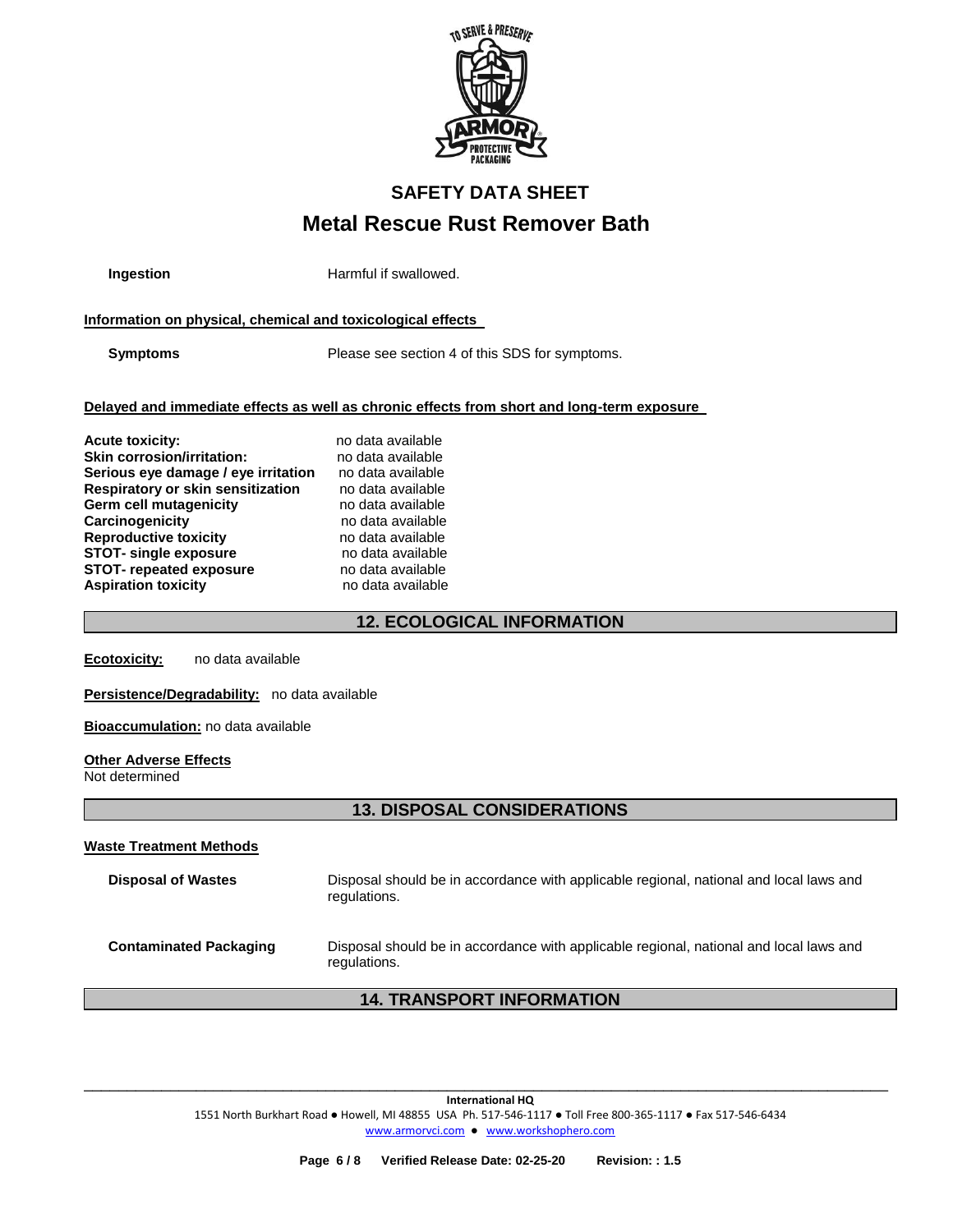

## **SAFETY DATA SHEET**

## **Metal Rescue Rust Remover Bath**

| <b>Note</b> | Transport in bulk per Annex II of Marpol 73/78 and the IBC Code |  |  |
|-------------|-----------------------------------------------------------------|--|--|
|             | Not Applicable for product as supplied                          |  |  |
| <u>DOT</u>  | Not regulated                                                   |  |  |
| <u>IATA</u> | Not regulated                                                   |  |  |
|             |                                                                 |  |  |

# **15. REGULATORY INFORMATION TSCA Status: All components of this material comply with US TSCA requirements OSHA Hazards: No OSHA Hazards WHMIS Classification: All components are listed on the Canadian Domestic Substances List (DSL) EPCRA - Emergency Planning and Community Right-to-Know Act SARA 311/312 No SARA Hazards SARA 302:** SARA 302 No chemicals are subject to the reporting requirements of SARA Title III, Section 302. **SARA 313:** SARA 313 this material does not contain any chemical components with known CAS numbers that exceed the threshold (De Minimis) reporting levels established By SARA Title III, Section 313. **US State Regulations Massachusetts Right to Know:** No components are subject to the Massachusetts Right to Know Act. **Pennsylvania Right to Know:** Water 7732-18-5 Trade secret registry 735517-5127P **New Jersey Right to Know:** Water 7732-18-5 Trade secret registry 735517-5127P